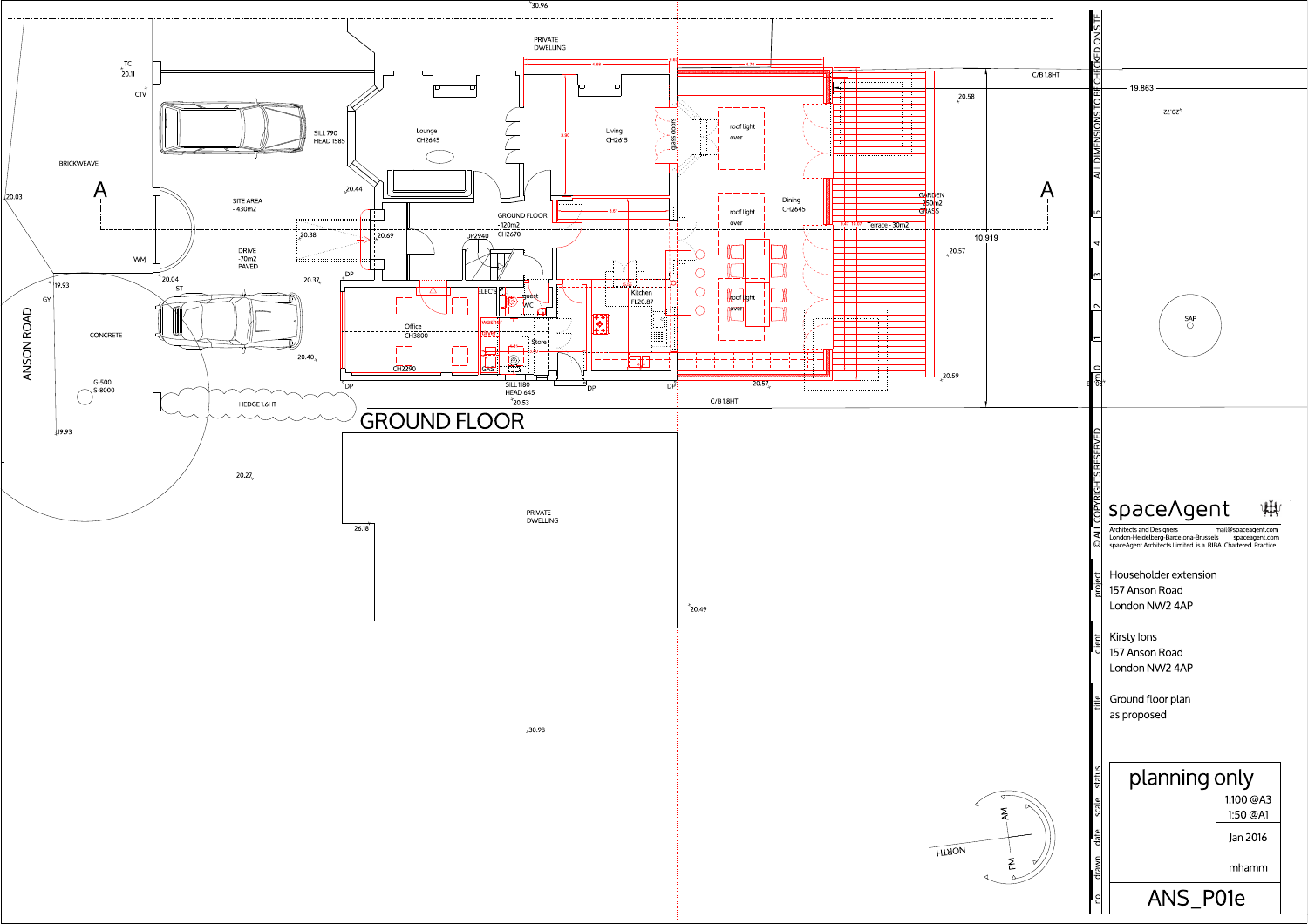

------

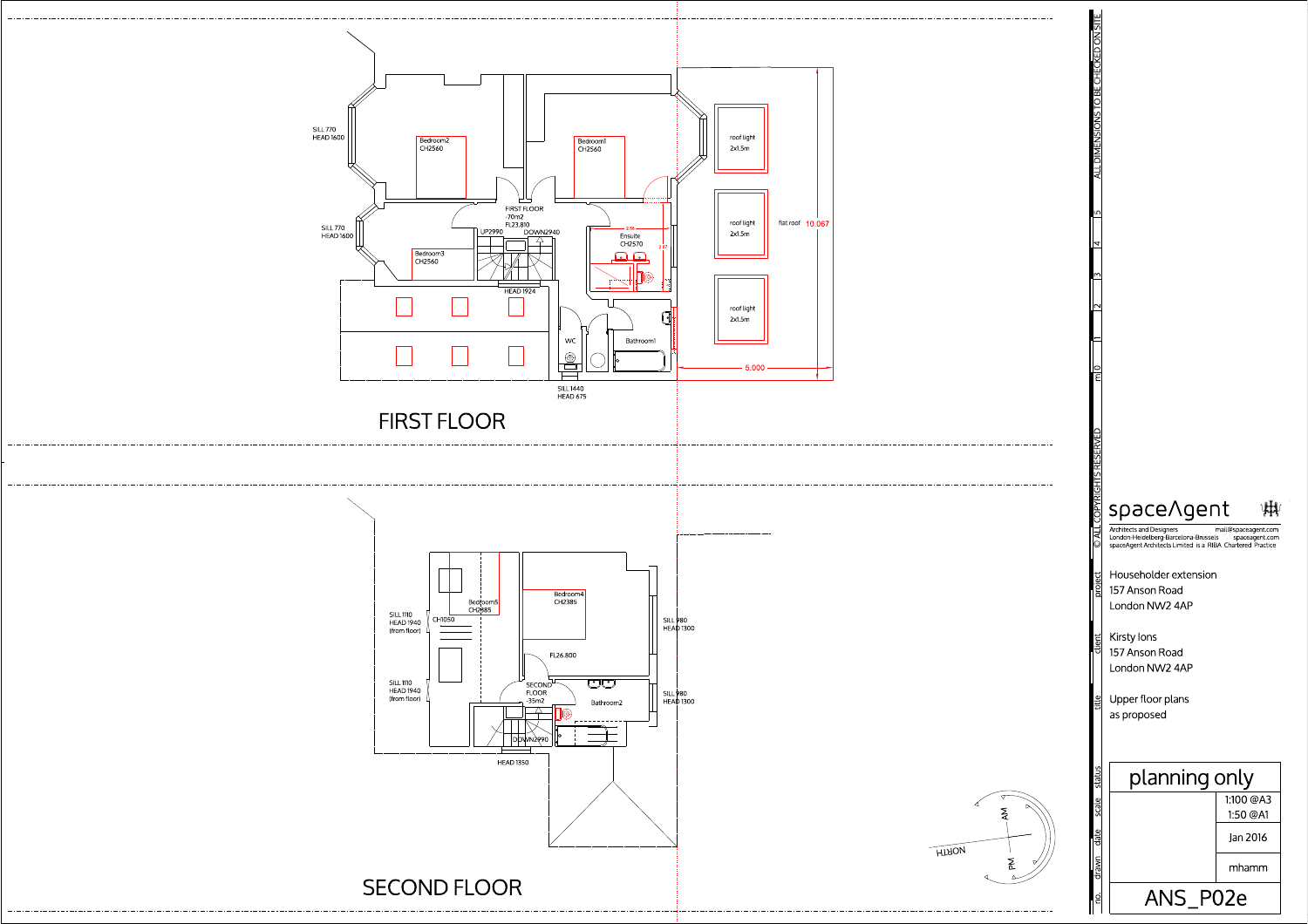![](_page_2_Figure_0.jpeg)

![](_page_2_Figure_2.jpeg)